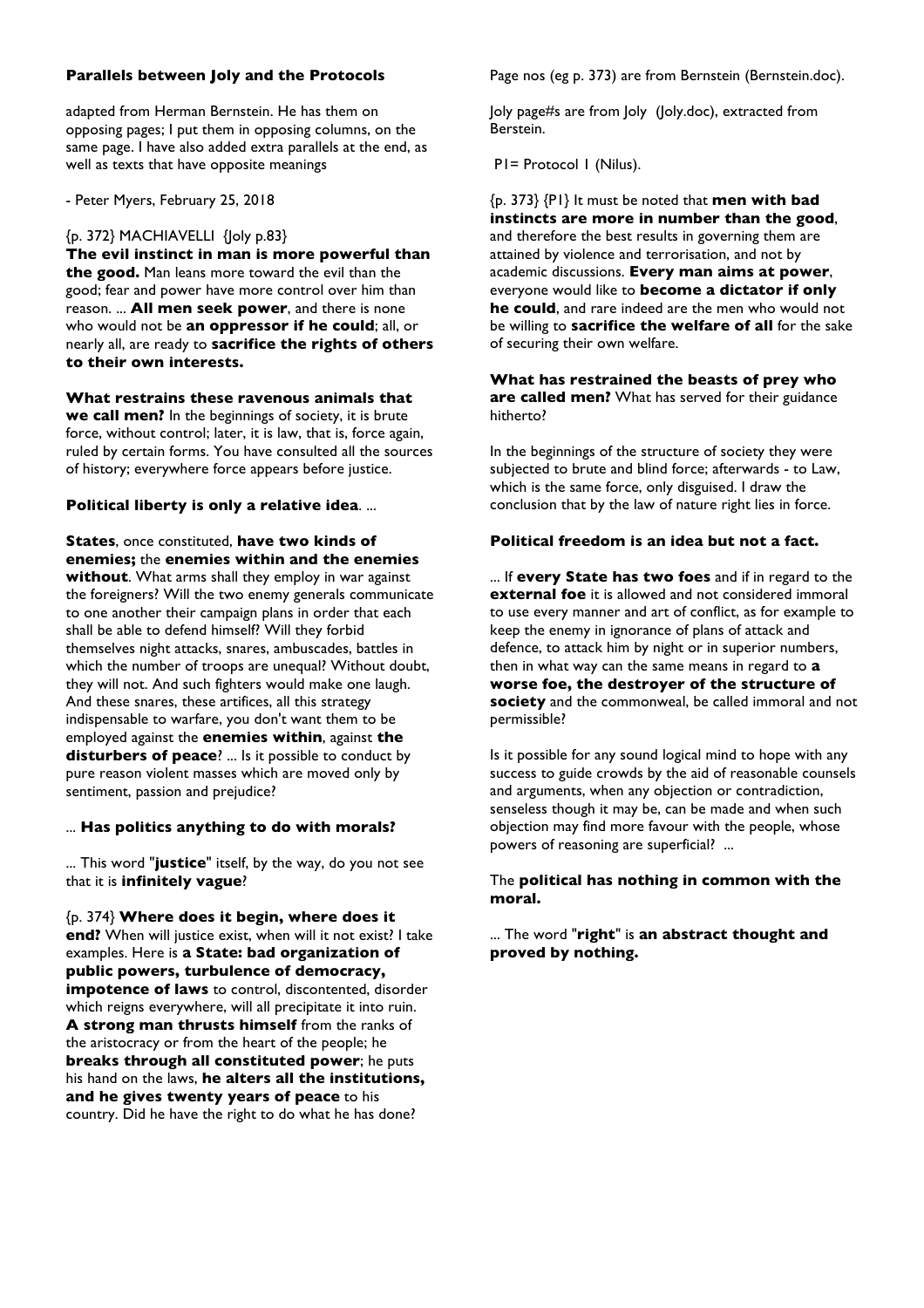{Joly p. 85} I am **less preoccupied by what is good and moral than by what is useful and necessary.** 

{Joly p. 87} SECOND DIALOGUE

# **MONTESOUIEU**

... you have in your mouth but two words: **force and cunning**. If your system reduces itself to the declaration that force plays a great role in human affairs, that cleverness is a necessary qualification for a statesman, you understand well that this is a truth that need not be proved; but, **if you elevate violence to a principle, cunning to a maxim of government**, if you do not take into consideration in your calculations any of the laws of humanity, the **code of tyranny** is naught but the code of the brute. ...

**Your principle is that good can come from evil**, and that it is permissible to do evil when it will result in good. Thus, you do not say: It is good in itself to go back on one's word; it is good to use corruption, violence and murder. But you do say: One can deceive when it is useful to do so, kill when that is necessary, take the property of others when that is advantageous.

# {Joly p. 93} {MONTESQUIEU}

I spoke to you of wars just now: they rage always, I know; but, the first progress is that today they **no longer give the conquerors the property of the vanquished states**. A law that you hardly know, **international law, today guides the relations between the nations**, just as civil law guides the relations of the subjects of every country.

{p. 375} Protocols Where does right begin? Where does it end?

## **In any State in which there is a bad**

**organisation of authority**, an impersonality of laws and of the rulers who have lost their personality **amid the flood of rights ever multiplying out of liberalism**, I find I new right - to attack by the right of the strong, and to scatter to the winds all existing forces of order and regulation, **to reconstruct all institutions and to become the sovereign lord**  of those who have left to us the rights of their power by laying them down voluntarily in their liberalism.

... Let us, however, in our plans, direct our attention **not so much to what is good and moral as to what is necessary and useful.** 

... Our countersign is - Force and Make-believe. **Only force conquers in political affairs**, especially if it be concealed in the talents essential to statesmen. Violence must be the principle, and **cunning and make-believe the rule for governments which do not want to lay down their crown**s at the feet of agents of some new power. This evil is the one and only means to attain the end, the good. Therefore **we must not stop at bribery, deceit and treachery** when they should serve towards the attainment of our end. In politics one must know how to seize the property of others without hesitation if by it we secure submission and sovereignty.

{P2} It is indispensable for our purpose that **wars, so far as possible, should not result in territorial gains**: war will thus be brought on to the economic grounds, where the nations will not fail to perceive in the assistance we give the strength of our predominance, and this state of things will put both sides at the mercy of our international agentur;

{p. 377} which possesses millions of eyes ever on the watch and unhampered by any limitations whatsoever. **Our international rights will then wipe out national rights**, in the proper sense of right, and **will rule the nations** precisely **as the civil law of States rules** the relations of **their subjects** among themselves.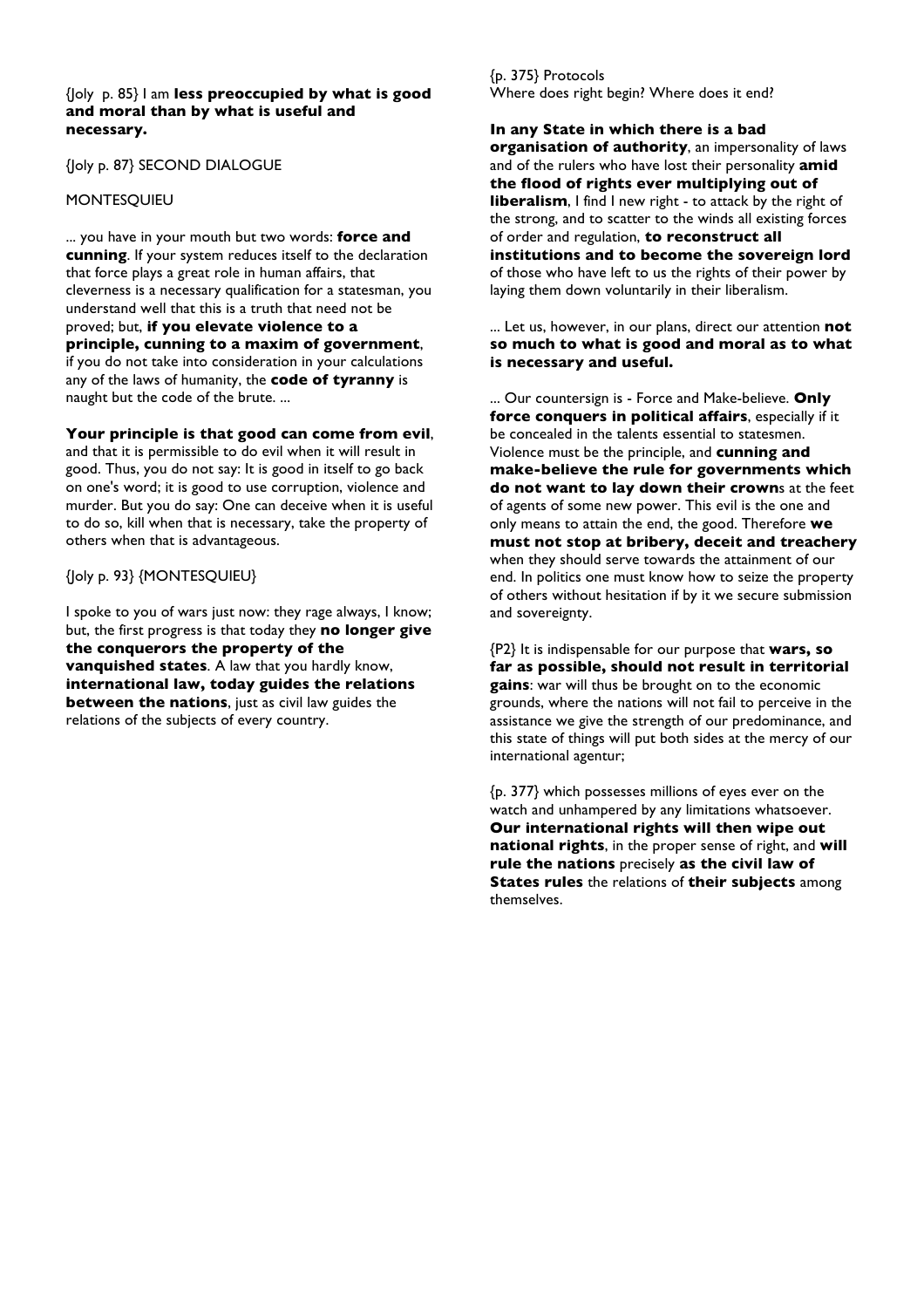{p. 376} {Joly p. 99 - FOURTH DIALOGUE} {MACHIAVELLI}

In reality, you would have begun **a struggle between all the opposing forces**, roused all enterprises, given arms to all parties. You would have given strength to the assault of all ambitions, and made of the state an arena in which all factions would be unchained. In little time, there would be disorder everywhere; inexhaustible rhetoricians would transform the deliberating assemblies into oratorical jousts; audacious journalists, unbridled pamphleteers, would each day attack the person of the sovereign, would discredit the government, the ministers, the men of position. ...

#### MACHIAVELLI

There are tremendous **populations riveted to labor by poverty, as they were in other times by slavery**. What difference, I ask you, do your parliamentary fictions make to their happiness? Your great political movement has after all only ended in the **triumph of a minority privileged by chance as the ancient nobility was by birth**. What difference does it make to the proletariat bent over its labor, weighted down by the heaviness of its destiny, that some orators have the right to speak, that some journalists have the right to write? **You have created rights which will be purely academic** for the mass of the people, **since it cannot make use of them**. These rights, of which the law permits him the ideal enjoyment and necessity refuses him the actual exercise, are for the people only a bitter irony of destiny. I answer for it that **one day** they will capture them out of hatred, and that **they will destroy them** by their own hand **to intrust themselves to despotism**.

### {p. 377} {P3}

In order to incite seekers after power to a misuse of power **we have set all forces in opposition one to another**, breaking up their liberal tendencies towards independence. To this end we have stirred up every form of enterprise, we have armed all parties, we have set up authority as a target for every ambition. Of States we have made gladiatorial arenas where a host of confused issues contend.... A little more, and disorders and bankruptcy will be universal. ...

**Babblers inexhaustible have turned into oratorical contests** the sittings of Parliament and Administrative Boards. **Bold journalists and unscrupulous pamphleteers** daily fall upon executive officials. Abuses of power will put the final touch in **preparing all institutions for their overthrow** and everything will fly skyward **under the blows of the maddened mob.** 

All **people are chained to heavy toil by poverty more firmly than** ever they were chained **by slavery** and serfdom; from these, one way and another, they might free themselves, these could be settled with, but from want they will never get away. We have included in the constitution such rights as to the masses appear fictitious and not actual rights. **All these so-called "People's Rights" can exist only in idea**, an idea which can never be realized in practical life. What is it to the proletariat labourer, bowed double over his heavy toil, crushed by his lot in life, if talkers get the right to babble, if journalists get the right to scribble any nonsense side by side with good stuff, once the proletariat has no other profit out of the constitution save only those pitiful crumbs which we fling them from our table in return for their voting in favour of what we dictate, **in favour of the men we place in power**, the servants of our agentur. ... Republican rights for a poor man are no more than a bitter piece of irony. ...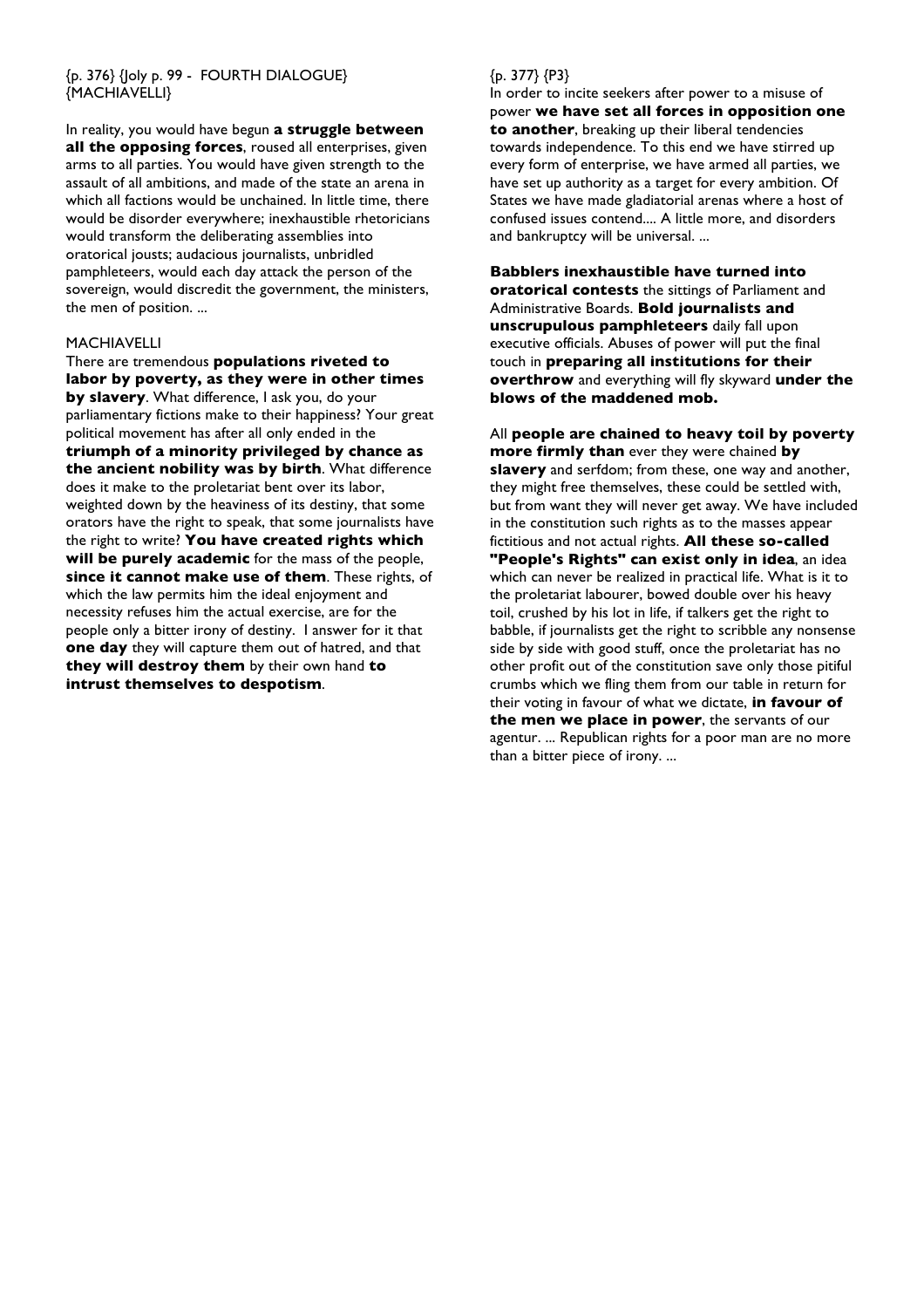{p. 378} {Joly p. 102}

### MACHIAVELLI

... you do not know the **unfathomable cowardice of humanity** ... **servile in the face of force**, **pitiless in the face of weakness**, implacable before blunders, indulgent before crimes, incapable of supporting the contrarieties of a liberal regime, and patient to the point of martyrdom before all the violences of bold despotism, upsetting thrones in its moments of anger, and giving itself rulers whom it pardons for actions the least of which would have caused it to decapitate twenty constitutional kings.

### {Joly p. 103}

... **the principle of popular sovereignty is destructive of all stability** ... it indefinitely perpetuates the right to revolution. It puts nations into open war against all human powers and even against God; it is the very incarnation of violence. **It makes of the people a ferocious brute** which sleeps when it is satiated with blood, and which is enchained.

#### {Joly p. 105}

From the weariness of ideas and **the shock of revolutions** have come cold and disillusioned societies which have achieved indifference in politics as in religion, which have no other stimulant than material satisfactions, which live only in their own interest, which have no other cult than that of gold. ... Do you believe that it is for love of liberty in itself that the inferior classes are trying to rise to the assault on power? It is by hatred of those who possess....

#### **What forms of government would you apply to societies in which corruption has stolen everywher**e, in which morality has no guarantee

{p. 380} save in repressive laws, in which the sentiment of patriotism itself is extinguished by I know not what **universal cosmopolitanism**? I see no **salvation** in these societies ... except **in** the institution of an **extreme centralization**, which puts all public force at the disposition of those who govern; ... which rules mechanically all the movements of individuals; in a vast system of legislation which **takes up in detail all the liberties that have been imprudently bestowed**. ...

# {p. 379} It is the **bottomless rascality of the goyim peoples, who crawl on their bellies to force**, but are **merciless towards weakness**,

unsparing to faults and indulgent to crimes, unwilling to bear the contradictions of a free social system but patient unto martyrdom under the violence of a bold despotism it is those qualities which are aiding us to independence. From the premier-dictators of the present day the goyim peoples suffer patiently and bear such abuses as for the least of them they would have beheaded twenty kings. ...

### Thanks to this State of things **the people are destroying every kind of stability and creating disorders at every step**.

The word "freedom" brings out the communities of men to fight against every kind of force, against every kind of authority, even against God and the laws of nature. For this reason we, **when we come into our kingdom, shall have to erase this word from the lexicon**  of life as implying a principle of brute force which turns mobs into bloodthirsty beasts.

These beasts, it is true, fall asleep again every time when they have drunk their fill of blood, and at such times can easily be riveted into their chains.

{P4} The intensified struggle for superiority and shocks delivered to economic life will create, nay, have already created, cold and heartless communities. Such communities will foster a strong aversion towards the higher political and towards religion. Their only guide is gain, that is Gold, which they will erect into a veritable cult, for the sake of those material delights which it can give. **Then will the hour strike when**, not for the sake of attaining the good, not even to win wealth, but solely out of hatred towards the privileged, **the lower classes of the goyim will follow our lead against our rivals for power, the intellectuals of the goyim.**

{P5} **What form of administrative rule** can be given to communities in which **oorruption** has penetrated **everywhere**, communities where riches

{p. 381} are attained only by the clever surprise tactics of semi-swindling tricks; where looseness reigns: where morality is maintained by penal measures and harsh laws but not by voluntarily accepted principles: where the feelings towards faith and country are obliterated by cosmopolitan convictions? **What form of rule** is to be given to these communities **if not** that **despotism** which I shall describe to you later? We shall create an intensified centralisation of government in order to grip in our hands all the forces of the community. We shall regulate mechanically all the actions of the political life of our subjects by new laws. These laws will **withdraw** one by one all the **indulgences** and liberties which have been permitted by the **goyim**. ...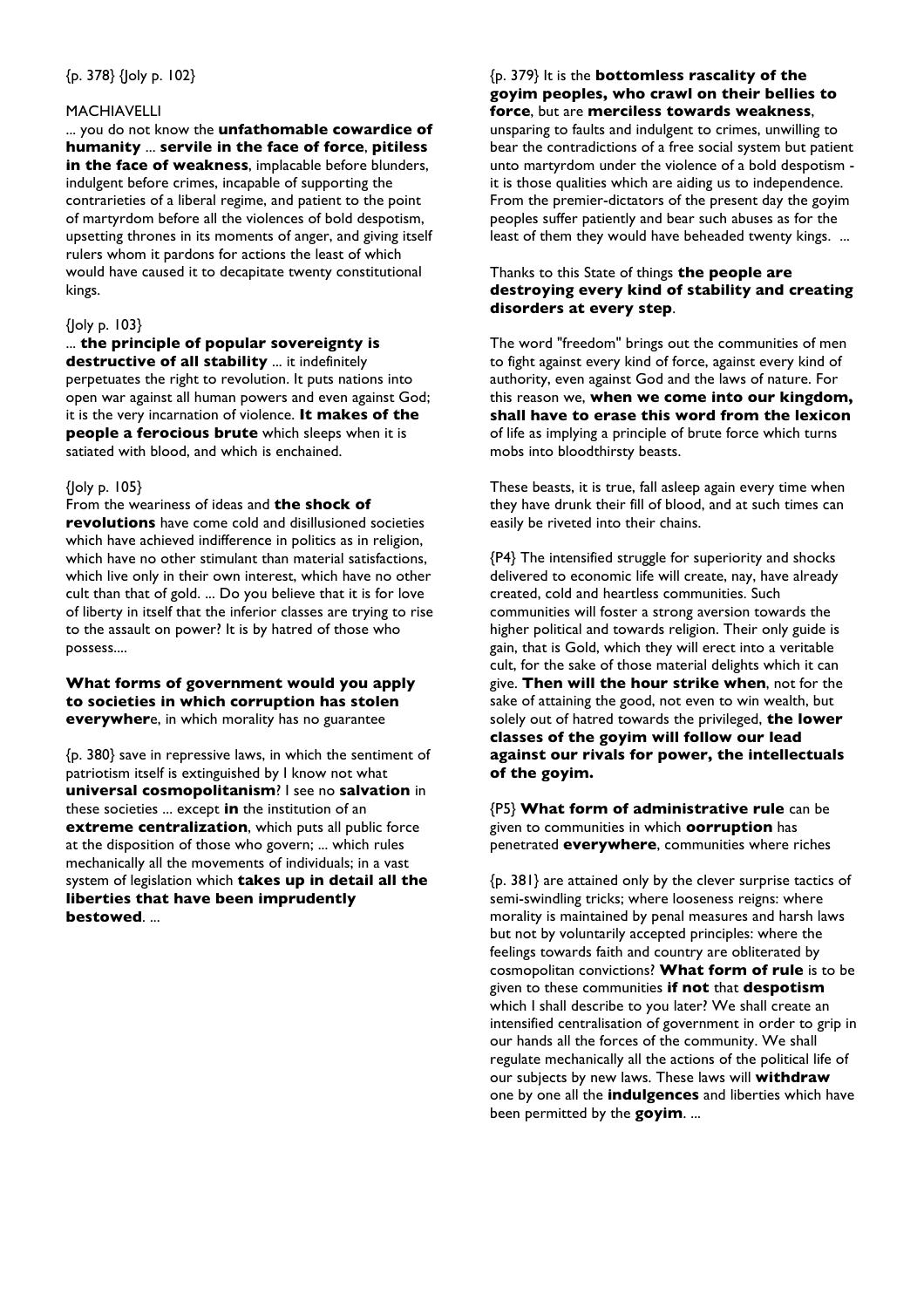{p. 380} {Joly p. 112} SIXTH DIALOGUE MACHIAVELLI: ... Who makes the sovereigns?

MONTESQUIEU: The people.

MACHIAVELLI: It is written: **Per Me reges regnant. Which means literally: God makes kings**. [Through Me kings reign.]

MONTESQUIEU: That is a translation in the manner of the Prince, O Machiavelli ... but it is not from the Holy Scripture.

{Joly p. 116 - SEVENTH DIALOGUE} {MACHIAVELLI}

**Today it is less a question of doing men violence than of disarming them**, less of suppressing their political passions than of wiping them out, less of combating their instincts than of deceiving them, less of prohibiting their ideas than of changing them by appropriating them to oneself.... The principal secret of government consists in **enfeebling the public spirit**  to the point of disinteresting it entirely in the ideas and the principles with which revolutions are made nowadays. In all times, people, like individuals, have been paid in words. **Appearances nearly always are sufficient** for them; they demand no more. One can, then, establish artificial institutions which correspond to a language and to ideas equally artificial; it is necessary to have the talent to strip the parties of that liberal phraseology with which they arm themselves against the government. It is necessary to satiate the pcople with it until they are weary, until they are disgusted. One speaks often today of the power of public opinion, I shall show you that it is made to express whatever one wants when one knows well the hidden resources of power. But before thinking of directing it, one

{p. 382} must benumb it, strike it with uncertainty by **astounding contradictions**, **work on it with incessant diversions**, dazzle it with all sorts of different actions, mislead it imperceptibly in its pathways.

## {p. 382} MACHIAVELLI

**I would institute ... huge financial monopolies**, reservoirs of the public wealth, on which depends so closely the fate of all the private fortunes that they would be swallowed up with the credit of the State the day after any political catastrophe. **You are an economist**, Montesquieu, weigh the value of this combination. Head of the government, all my edicts, all my ordinances would constantly tend toward the same goal: to annihilate collective and individual forces; to develop escessively the **preponderance of the State**, to make of it the sovereign protector, promoter and remunerator. ..

{p. 381} {P5} **Per Me reges regnant. "It is through** 

**Me that Kings reign.**" And it was said by the prophets that we were chosen by God Himself to rule over the whole earth.

#### Protocols

**Nowadays it is more important to disarm the peoples than to lead them into war**: more important to use for our advantage the passions which have burst into flames than to quench their fire: more important to catch up and interpret the ideas of others to suit ourselves than to eradicate them. The principal object of our directorate consists in this: **to debilitate the public mind by criticism; to lead it away from serious reflections** calculated to arouse resistance; to distract the forces of the mind towards a sham fight of empty eloquence.

In all ages the **peoples** of the world, equally with individuals, **have accepted words for deeds**, for they are content with a show and rarely pause to note, in the public arena, whether promises are followed by performance. Therefore **we shall establish show institutions** which will give eloquent proof of their benefit to progress.

**We shall assume to ourselves the liberal physiognomy of all parties**, of all directions, and we shall give that physiognomy a voice in **orators who** will speak so much that they **will exhaust the patience**  of their hearers and produce an abhorrence of oratory.

{p. 383} In order to put public opinion into our hands we must bring it into a state of bewilderment by **giving expression from all sides to so many contradictory opinions** and for such length of time as will suffice to **make the Goyim lose their heads in the labyrinth** and come to see that the best thing is to **have no opinion of any kind in matters political**. ...

{P6} **We shall soon begin to establish huge monopolies**, reservoirs of colossal riches, upon which **even large fortunes of the goyim will depend** to such an extent that they will go to the bottom together with the credit of the States on **the day after the political smash. ...** 

You **gentlemen here present who are economists**, just strike an estimate of the significance of this combination! ...

In every possible way we must develop the significance of **our Super-Government** by representing it as the Protector and Benefactor of all those who voluntarily submit to us.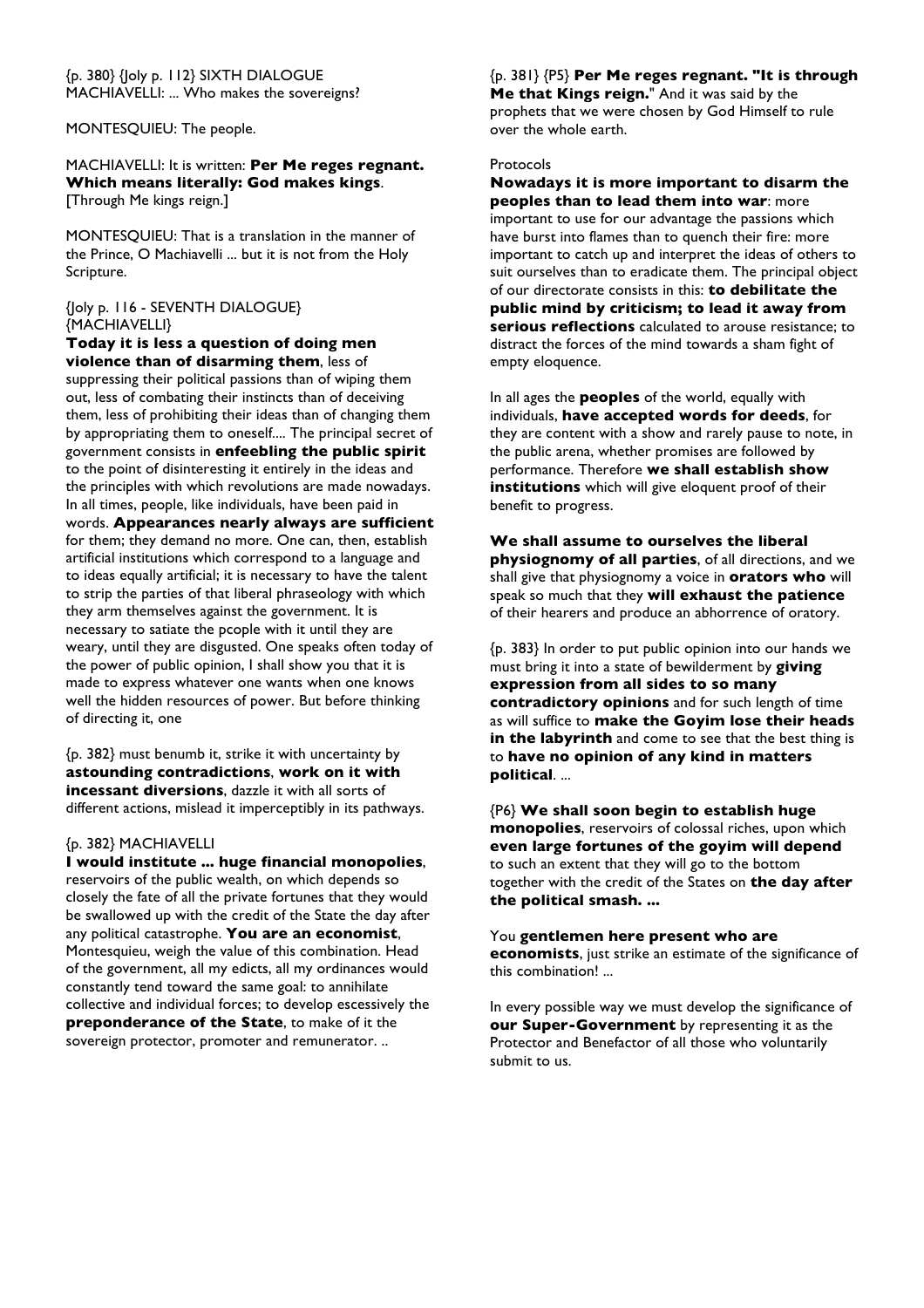In modern times, **the aristocracy, as a political force, has disappeared**; but the **landed bourgeoisie is still an element of dangerous resistance** to governments, because it is independent in itself; it may be **necessary to impoverish it or even to ruin it** completely. It is enough, for this, to increase the charges which weigh on landed property, to maintain agriculture in a state of relative inferiority, **to favor** commerce and industry excessively, but **speculation** principally....

### MACHIAVELLI

It is useless to add that the perpetual upkeep of a **large army continually esercised by foreign wars**  must be the indispensable complement of this system; it is necessary to **arrive at the existence in the state only of proletarians, several millionaires, and soldiers.**

... Outside, it is necessary to incite, from one end of Europe to the other, the revolutionary fermentation that is curbed at home. Two considerable advantages would result from that; the liberal agitation outside makes pcssable the repression within. Moreover, in this way one

{p. 384} controls all the powers, among which one can create order or disorder at will. The important point is to entangle by cabinet intrigues all the threads of European politics in such a way as to **play one against the other** the powers with whom one treats.... Alexander Vl practised only deception in his diplomatic negotiations and yet he always succeeded, so well did he know the science of cunning.... But for what you call today the official language, a striking contrast is necessary, and there one cannot affect too much the spirit of loyalty and conciliation; the people, who see only the outward appearance of things, will manufacture a reputation of wisdom for the ruler who can conduct his affairs in this way.

**To all internal agitation**, he must be able to **respond with a foreign war**; to any imminent revolution, with a general war; but since in politics words must never be in accord with deeds, it is necessary that, in these various crises, the prince be able enough to **disguise his real designs** under contrary design; he must always give the impression of acceding to public opinion while he does what his hands have secretly prepared.

The **aristocracy of the goyim as a political force, is dead** - we need not take it into account; but as **landed proprietors they can still be harmful**  to us from the fact that they are self-sufficing in the resources upon which they live. It is essential therefore for us at whatever cost to **deprive them of their land**. This object will be best attained by increasing the burdens upon landed property - in loading lands with debts. These measures will check land-holding and keep it in a state of humble and unconditional submission.

At the same time we must intensively patronise trade and industry, but, first and foremost, **speculation**, the part played by which is to provide a counterpoise to industry. ...

{P7} The intensification of armaments, the increase of police forces - are all essential for the completion of the aforementioned plans. What we have to get at is that **there should be in all the States** of the world, **besides ourselves, only** the masses of **the proletariat, a few millionaires** devoted to our interests, **police and soldiers**. Throughout all Europe, and by means of relations with Europe, in other continents also, **we must create ferments, discords and hostility**. Therein we gain a double advantage. In the first place we keep in

{p. 385} check all countries, for they well know that **we have the power** whenever we like **to create disorders or to restore order**. All these countries are accustomed to see in us an indispensable force of coercion. In the second place, by our intrigues **we shall tangle up all the threads which we have stretched into the cabinet**s of all States by means of politics, **by economic treaties, or loan obligations**. In order to succeed in this we must use great cunning and penetration during negotiations and agreements, but, as regards what is called the "official language," we shall keep to the opposite tactics and **assume the mask of honesty and compliancy**. In this way the **peoples and governments of the goyim, whom we have taught to look only at the outside** of whatever we present to their notice, will still continue to accept us as the benefactors and saviours of the human race.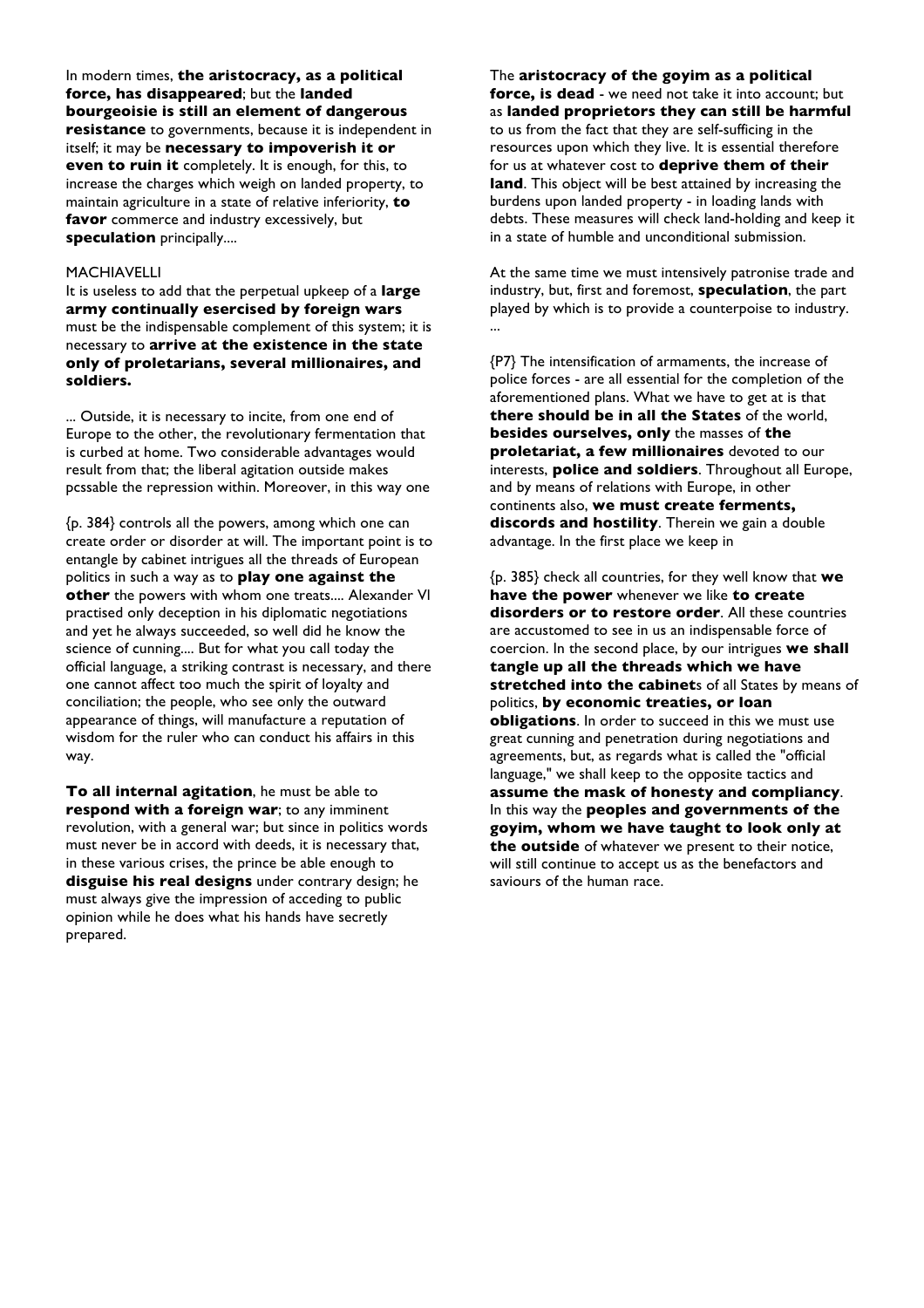## {Joly p. 120 - SEVENTH DIALOGUE}

{MACHIAVELLI} ... what is essential is the **use against one's enemies of all the arms they could employ against you**. Not content with relying on the violent force of democracy, I would borrow of the subtleties of justice their most learned resources. When one takes decisions that could seem unjust or rash, it is essential to know how to express them in fine terms, to give them the highest reasons of morality and justice.

The power of which I dream, far, as you see, from having barbarian customs, must draw to itself all the forces and all the talents of the civilisation in the heart of which it lives. It must **surround itself with publicists, lawyers, jurisconsults**, practical men and administrators, men who know thoroughly all the secrets, all the strength of social life, who speak all languages, who have studied man in all circles. They must be taken from everywhere, no matter from whence, for these men give surprising service through the ingenious procedures they apply to politics. With that, **a whole world of economists is necessary, of bankers, of industrialists, of capitalists,** of men of vision, of men with

{p. 386} millions, for a**ll fundamentally resolves itself into a question of figures**. As for the principal dignities, the principal dismemberment of power, one must so arrange as to give them to men whose antecedents and character place **a gulf between them and other men**, every one of whom has only to **expect death or exile in case of a change in government** and is in need of defending until his last breath all that exists.

#### {Joly p. 127 - EIGHTH DIALOGUE} {MACHIAVELLI}

... in politics that is a rule the details of which I will follow scrupulously; if you will call to mind the principles to which you hold the most, you will see that I am not as embarrassed by them as you seem to think.... You would not fail, no doubt, to speak to me of the principle of the **separation of powers**, of liberty of speech and of the press, religious liberty, individual liberty, **the right to congregate**, equality before the law, **the inviolability of property** and of the home, the right of petition, free consent to taxation, proportionality of punishment, the non-retroactivity of the laws.... I have told you that I would proclaim these principles, but I have not said I would inscribe them or even that I would expressly designate them.... I will in no way sum up; I will take care to declare to the people that recognize and confirm the great principles of modern justice.... **If I expressly enumerated these rights**, my freedom of action will be chained to those I have mentioned; that is what I do not want. **In not naming them**, I seem to accord all and I do not specially accord any; **this permits me to set** 

We must be in a position to **respond to every act of opposition by war with the neighbors** of that country which dares to oppose us: but **if these neighbors** should also venture to s**tand collectively together** against us, then **we must offer resistance by a universal war**.

The principal factor of success in the political is the secrecy of its undertakings: the word should not agree with the deeds of the diplomat.

{P8} We must **arm ourselves with all the weapons which our opponents might employ** against us. We must search out in the very finest shades of expression and the knotty points of the lexicon of law justification for those cases where **we shall have to pronounce judgments** that might appear abnormally audacious and unjust, for it is important that these resolutions should be set forth in expressions that shall seem to be the most **exalted moral principles** cast into Iegal form. **Our directorate** must surround itself with all these forces of civilisation among which it will have to work. It will **surround itself with publicists,** practical **jurists, administrators, diplomats** and, finally, with persons prepared by **a special super-educational training in our special schools**. These persons will have cognisance of all the secrets of the social structure, they will know all the languages that can be made up by political alphlbets and words; they will be made acquainted with the whole underside of human nature, with all its sensitive chords on which they will have to play. ...

{p. 387} **We shall surround our government with** a whole world of **economists.** That is the reason why **economic sciences form the principal** subject of the **teaching given to the Jews**. **Around us** again will be **a whole constellation of bankers, industrialists, capitalists and** - the main thing **millionaires**, because in substance everything will be settled by the question of figures.

For a time, until there will no longer be any risk in **entrusting responsible posts** in our States **to our brother-Jews**, we shall put them in the hands of **persons whose past and reputation** are such that **between them and the people lies an abyss**, persons who, in case of disobedience to our instructions, must face criminal charges or disappear - this in order to make them defend our interests to their last gasp.

{P10} For our policy it is of the greatest importance to take cognisance of this detail; it will be of assistance to us when we come to consider the division of authority, freedom of speech, of the press, of religion (faith), of the law of association, of equality before the law, of the inviolability of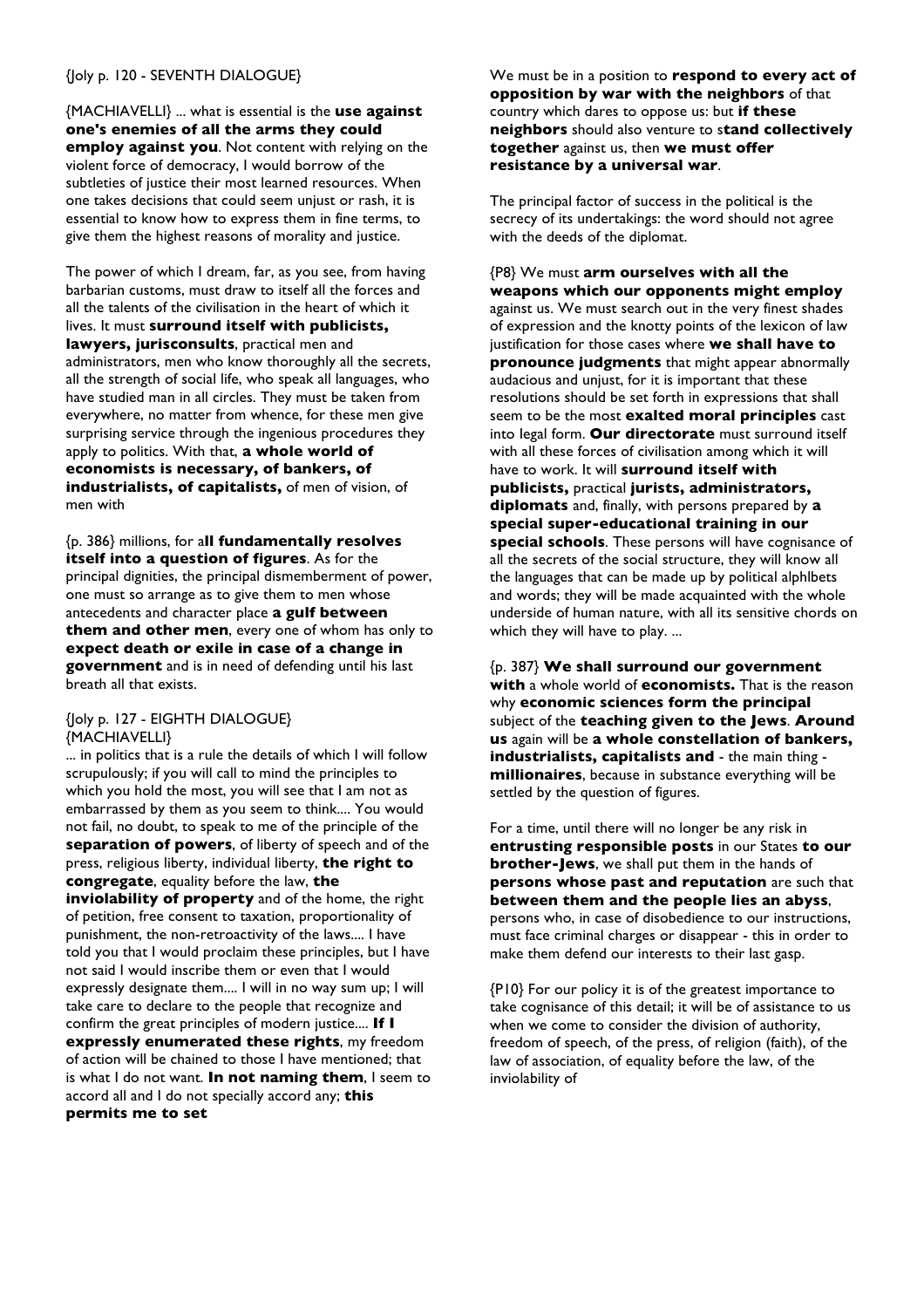**aside later**, by means of exception, those that I may judge dangerous.

Look, the nations have I know not what secret love for the vigorous genius of force. Of all violent actions marked by the talent of artifice, you will hear said with an admiration that overcomes all blame: This is not good, so be it, but it is clever, it is well done, it is strong! ...

MONTESQUIEU: You expect, then, to associate the nation with the new fundamental work that you are preparing?

{p. 388} MACHIAVELLI: Yes, no doubt. That surprises you? I will do much better; **I will** first **have ratified by a popular vote the coup that I have carried against the state**; I will say to the people, in suitable terms: All was going wrong; I have smashed everything, I have saved you, do you want me? You are free to condemn me or to absolve me by your vote.

#### {Joly p. 145 - ELEVENTH DIALOGUE}

... in the majority of the parliamentary nations, the press has the faculty of making itself hated, since it is at the service only of violent, selfish, and exclusive passions, since it disparages through prejudice, since it is mercenary, since it it unjust, since it is without generosity and without patriotism; and, last but not least, since you will never be able to make the masses of the people understand of what value it may be.

... it isn't only journalism that I intend to repress.

... it would hardly be worth while escaping from the attacks of journalism if one had to remain exposed to those of books.

I would decree that in the future no newspaper could be founded except by authorization of the government; right there you have the danger arrested in its development; for, as you can easily understand, the newspapers which would be authorized would be only those organs devoted to the government.

I would reach all newspapers, present or future, by fiscal measures which would check when needed all publicity enterprises; I would subject political journals to what you call nowadays the stamp and security. The business of the press would soon become so unremunerative, thanks to the raising of these taxes, that no one would go into it unknowingly.

MONTESQUIEU: The remedy is insufficient, because political parties spare no expense.

MACHIAVELLI: ... I have something with which to close their mouths: here come the repressive measures. ... **Two convictions in one year will automatically bring about the suppression of the paper**. I would not rely on that alone, I would

property, of the dwelling, of taxation (the idea of concealed taxes), of the reflex force of the laws. All these questions are such as ought not to be touched upon directly and openly before the people. In cases where it is indispensable to touch upon them **they must not be categorically named**, it must merely be declared without detailed exposition that the principles of contemporary law are acknowledged by us. The reason of keeping silence in this respect is that **by not naming a principle we leave ourselves freedom of action**, to drop this or that out of it without attracting notice; if they were all categorically named they would all appear to have been already given.

The mob cherishes a special affection and respect for the geniuses of political power and accepts all their deeds of violence with the admiring response: "Rascally, well, yes, it is rascally, but it's clever! ... a trick, if you like, but how craftily played, how magnificently done, what impudent audacity!" ...

We count upon attracting all nations to the task of erecting the new fundamental structure, the project for which has been drawn up by us. ...

#### **When we have accomplished our coup d'etat** we shall say then to

{p. 389} the various peoples: "Everything has gone terribly badly, all have been worn out with sufferings. **We are destroying the causes of your torment nationalities, frontiers, differences of coinages.** You are at liberty, of course, to pronounce sentence upon us...."

{P12} What is the part played by the press to-day? It serves to excite and inflame those passions which are needed for our purpose or else it serves selfish ends of parties. It is often vapid, unjust, mendacious, and the majority of the public have not the slightest idea what ends the press really serves. **We shall saddle and bridle it with a tight curb**: we shall do the same also with all productions of the printing press, for where would be the sense of getting rid of the attacks of the press if we remain targets for pamphlets and books? The produce of publicity, which nowadays is a source of heavy expense owing to the necessity of censoring it, will be turned by us into a very lucrative source of income to our State: **we shall lay on it a special stamp tax and require deposits** of caution-money **before permitting the establishment of any** organ of the press or of **printing offices**; these will then have to **guarantee our government against any kind of attack** on the part of the press. For any attempt to attack us, if such still be possible, **we shall inflict fines without mercy**. Such measures as stamp tax, deposit of caution-money and fines secured by these deposits, will bring in a huge income to the government. It is true that party organs might not spare money for the sake of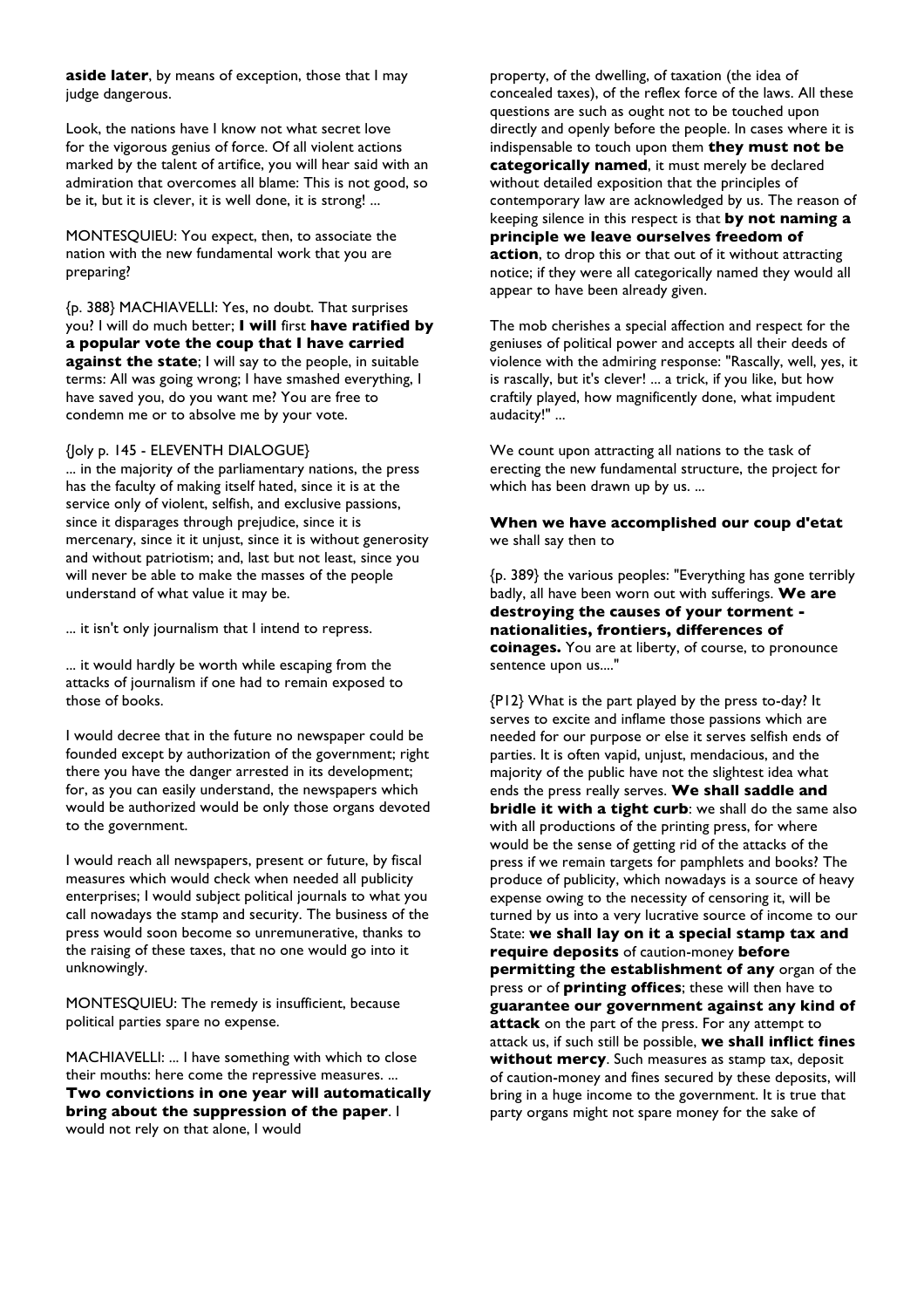say to the newspapers, in a decree or a law: "Reduced to the greatest caution in matters that concern you, do not expect to arouse opinion by commentaries on the debates in my chambers. ...'

{p. 390} I do not want my kingdom to be disturbed by noises from abroad. How could foreign news arrive? By a **few agencies which centralize the news** which is transmitted to them from the four quarters of the globe. Well, I suppose these agencies could be paid, and then **they would give out no news except by order of the government.** 

MONTESQUIEU: ... now you may go on to the regulation of books.

MACHIAVELLI: ... In the first place, **I shall oblige those who** wish to exercise the **profession of printer, editor or librarian** to secure a seal, that is, an **authorization** which the government may always withdraw, either directly or by decisions of the court.

MONTESQUIEU: But, in that case ... the instruments of thought will become the instruments of power!

MACHIAVELLI: ... I will return to **fiscal measures**; I will extend to books the stamp which affects the newspapers, or rather I **shall impose** the burden of **a stamp on those books which have not a certain number of pages**. A book, for instance, which has not two or three hundred pages will not be a book, it will be only a brochure. I believe that you readily grasp the advantage of this scheme: on one hand **I reduce, by this tax, the swarm of little writings** which are like the appendages of journalism; on the other hand, **I force those who wish to escape the tax to write long** and costly **compositions which will scarcely sell** or which will barely be read in this form. Nowadays there are hardly any but a few poor devils who have the conscience to write books; they will give it up. The economic question will discourage literary vanity and penal law will disarm printing itself, for **I shall make the publisher and the printer criminally responsible for the contents of the books**. If there are writers daring enough to write books against the government, they must not be able to find anyone to publish them. The effects of this wholesome intimidation will **indirectly re-establish a censor that the government itself could not exercise**  because of the disrepute into which this preventive measure has fallen. Before publishing new works, the printers and the publishers will consult one another, they will be informed; they will produce books which are in demand, and in this manner the government will always be usefully informed of the publications which are being prepared against it; it will bring about a preliminary attachment when it deems necessary and will report the authors to the courts.

publicity, but these we shall shut up at the second attack upon us. **No one shall with impunity lay a finger on the aureole of our government infallibility**. The pretext for stopping any publication will be the alleged plea that it is agitating the public mind without occasion for justification. I beg you to note that among those making attacks upon us will also be organs established by us, but they will attack exclusively points that we have pre-determined to alter.

**Not a single announcement will reach the public without our control**. Even now this is already being attained by us inasmuch as all news items are received by a few agencies, in whose offices they are focused from all parts of the world. These agencies will then be

{p. 391} already entirely ours, and will give publicity only to what we dictate to them.

... Let us turn again to the future of the printing press. Every one desirous of being a publisher, librarian, or printer, will be obliged to provide himself with the diploma issued therefore, which, in case of any fault, will be immediately impounded. With such measures the instrument of thought will become an educative means in the hands of our government....

We turn to the periodical press. **We shall impose on it, as on all printed matter, stamp taxes per sheet and deposits of caution-money, and books of less than 30 sheets will pay double**. We shall reckon them as pamphlets in order, on the one hand, to reduce the number of magazines, which are the worst form of printed poison, and, on the other, in order that this measure may **force writers into such lengthy productions that they will be little read**, especially as they will be costly. At the same time what we shall publish ourselves to influence mental development in the direction laid down for our profit will be cheap and will be read voraciously. The tax will bring vapid literary ambitions within bounds and the liability to penalties will make literary men dependent upon us. And if there should be any found who are desirous of writing against us, they will not find any person eager to print their productions. **Before accepting any production for** publication in **print the publisher** or printer **will have to apply** to the authorities **for permission** to do so. Thus we shall know beforehand of all tricks preparing against us and shall nullify them by getting ahead with explanations of the subject treated of.

Literature and journalism are two of the most important educative forces, and therefore our government will become proprietor of the majority of the journals. This will neutralise the injurious influence upon the public mind.... If we give permits for ten journals, we shall ourselves found thirty, and so on in the same proportion. This, however, must in nowise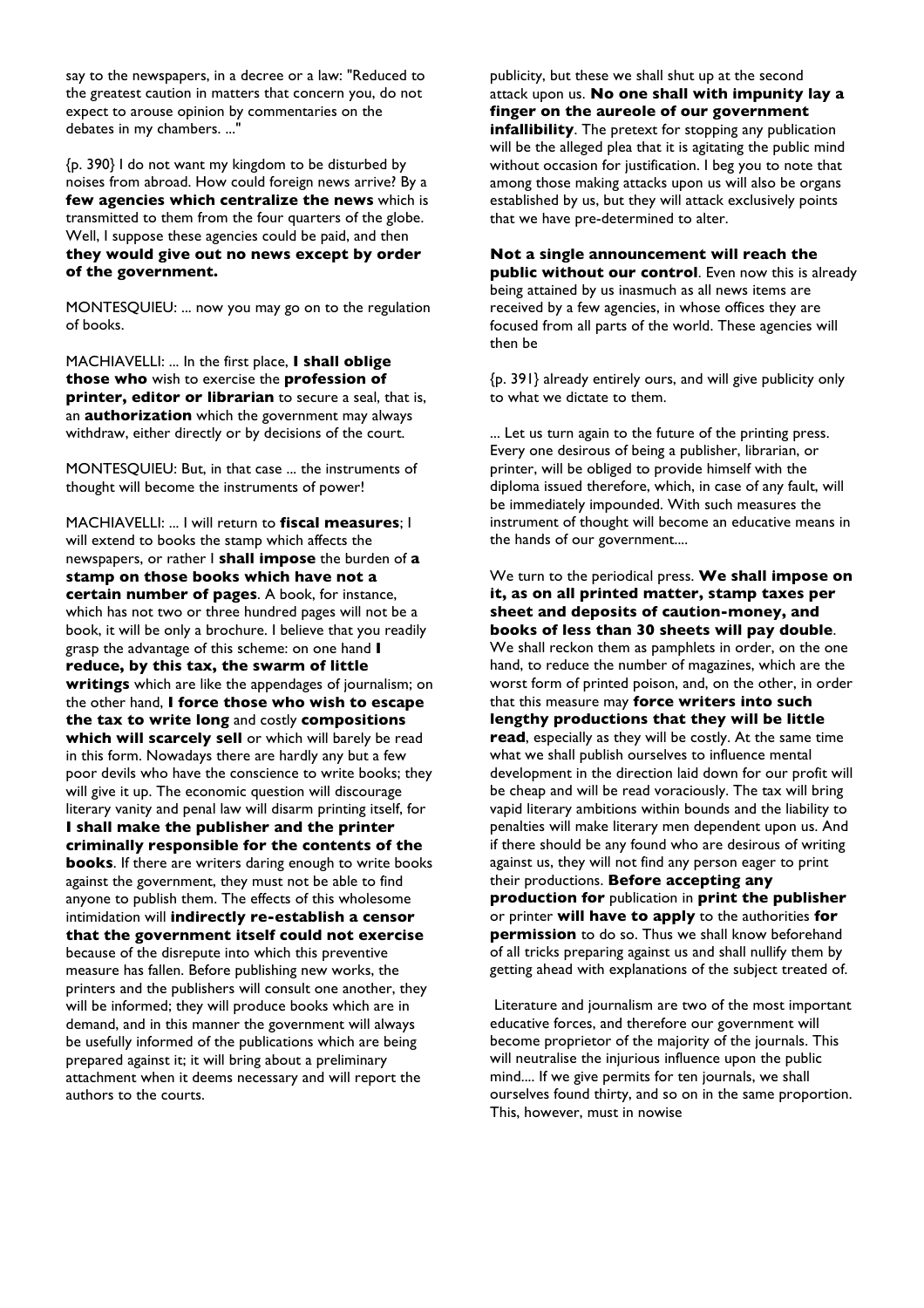... Since journalism is such a great force, do you know what my

{p. 392} **government** would do? It **would turn journalist**, it would become journalism incarnate.... I shall count the number of newspapers which represent what you call the opposition. **If there are ten for the opposition, I shall have twenty for the government**; if there are twenty, I shall have forty; if there are forty, I shall have eighty. You can readily understand now to what use I will put the faculty which I reserved for myself to authorize the creation of new political papers.

... the masses must have no suspicion of these tactics; the scheme would lose its point, **public opinion would shy at newspapers which openly defended my policies**.

I shall divide into three or four categories the papers devoted to my power. In first rank I shall put a certain number of newspapers whose tone will be frankly oflficial and which, at any encounter, will defend my deeds to the death. I tell you right from the start, these will not be the ones which will have the greatest influence on public opinion. In the second rank I shall place another series of newspapers the character of which will be no more than omcious and the purposes of which will be to rally to my power that mass of luke-warm and indifferent persons who accept without scruple what is established but who do not go beyond that in their political faith.

It is in the newspaper categories which follow that will be found the most powerful supporters of my power. Here, the offcial or officious tone is completely dropped, in appearance, that is, for the newspapers of which I am going to speak will all be attached by the same chain to my government, a chain visible for some, invisible for others. I shall not attempt to tell you how many of them there will be, for I shall count on a devoted organ in each opinion, in each party; I shall have an aristocratic organ in the aristocratic party, a republican organ in the republican party, a revolutionary organ in the revolutionary party, an anarchist organ, if necessary, in the anarchist party. **Like the god Vishnu, my press will have a hundred arms**, and these arms will stretch out their hands to **all the possible shades of opinion over the whole** surface of the **country**. Everyone will be of my party whether he knows it or not. Those who think they are speaking their own language will be speaking mine, those who think they are agitating their own party will be agitating mine, those who think they are marching under their own flag will be marching under mine.

MONTESQUIEU: I am only wondering how you will be able to direct

be suspected by the public. For which reason all journals published by us will be of the most opposite, in appearance, tendencies and opinions, thereby creating confidence in us and bringing over to us our quite unsuspicious opponents, who will thus fall into our trap and be rendered harmless.

## **In the front rank will stand organs of an official character**. They

{p. 393} will always stand guard over our interests, and therefore their influence will be comparatively insignificant.

In the **second rank will be the semi-official organ**s, whose part it will be to attract the tepid and indifferent.

In the third rank **we shall set up our own, to all appearance, opposition**, which in at least one of its organs, will present what looks like the very antipodes to us. Our real opponents at heart will accept this simulated opposition as their own and will show us their cards.

A**ll our newspapers will be of all possible complexions** - aristocratic, republican, revolutionary, even anarchical - for so long, of course, as the constitution exists. ... **Like the Indian idol Vishnu they will have a hundred hands** and every one of them will have a finger on any one of the public opinions as required. When a pulse quickens these hands will lead opinion in the direction of our aims, for an excited patient loses all power of judgment and easily yields to suggestion. Those fools who will think they are repeating the opinion of a newspaper of their own camp will be repeating our opinion or any opinion that seems desirable for us. In the vain belief that they are following the organ of their party they will in fact follow the flag which we hang out for them.

In order to direct our newspaper militia in this sense we must take especial and minute care in organising this matter. Under the title of central department of the press we shall institute literary gatherings at which our agents will without attracting attention **issue the orders and watchwords of the day**. By discussing and controverting, but always superficially, **without touching the essence of the matter**, our organs will carry on a sham fight fusillade with the official newspapers solely for the purpose of giving occasion for us to express ourselves more fully than could well be done from the outset in official announcements, whenever, of course, that is to our advantage.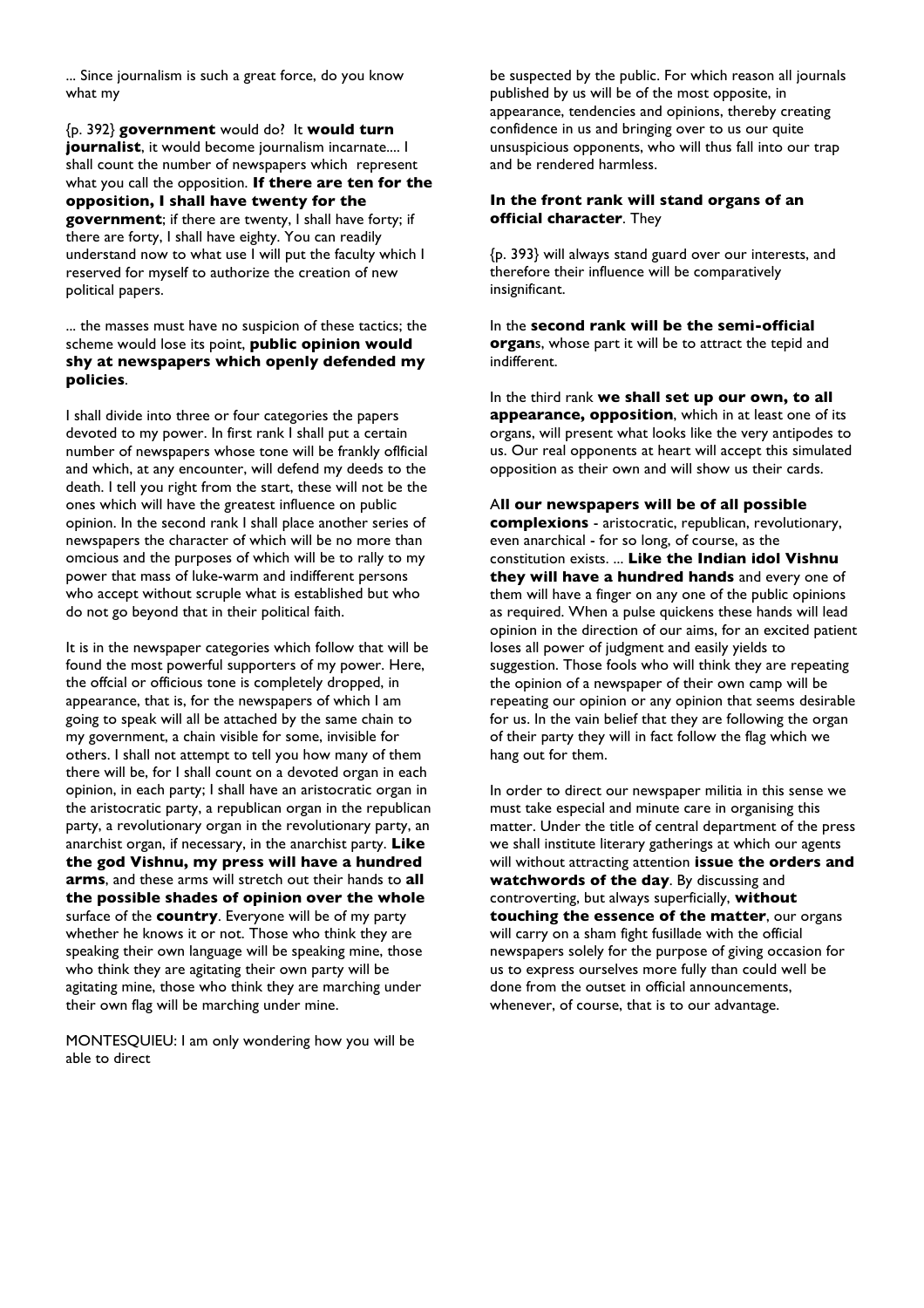{p. 394} and rally all these military forces of publicity secretly hired by your government.

MACHIAVELLI: That is only a question of organization, you must understand; I shall institute, for instance, under the title of division of printing and the press, a center of operation to which one will come for orders. So, for those who will be only half in on the secret of this scheme, it will be a strange spectacle: they will see **sheets, devoted to my government, which will attack m**e, which will shout, which will stir up a turmoil of confusion.

... you will notice that **the foundation and the principles of my government will never be attacked** by the newspapers of which I am speaking; they will never go in for anything more than a polemic skirmish, a dynastic opposition within the narrowest limits.

... The result, considerable enough, will be to make the greatest number say: "But you see, one is free, one may speak under this regime, it is unjustly attacked; instead of repressing, as it might do, it tolerates these things!" Another result, not less important, will be to provoke, for instance, such observations as these: "You see to what point the foundations and principles of this government commands the respect of all; here are newspapers which allow themselves the greatest freedom of speech; well, they never attack the established institutions. They must be above the injustices of human passions, since the very enemies of the government cannot help rendering homage to them."

... With the aid of the secret loyalty of these public papers, I may say that I can direct at will the general opinion in all questions of internal or external policies. I arouse or lull the minds, I reassure or disturb them, I plead for and against, true and false. I have a fact announced and I have it refuted, according to the circumstances; in this way I plumb public thought, I gather the impression produced. I try combinations, projects, sudden decisions; in other words **I send out what you call in France feelers**. I fight my enemies as I please without ever compromising my power, since, after having the papers make certain statements, I may, when necessary, deny them most energetically; I solicit opinion on certain resolutions, I urge it on or I hold it back, I always have my finger on its pulse; it reflects, without knowing it, my personal impressions, and it occasionally is astonished at being so constantly in accord with its sovereign.

{p. 396} ... You must know that **journalism is a sort of free-masonry**; those who live in it are all more or less **attached to one another by the bonds of professional discretio**n; like the ancient soothsayers, they do not readily divulge the secret of their oracles. They would gain nothing by betraying one another, for the majority of them have some more or less shameful secrets.

These attacks upon us will also serve another purpose, namely, that our subjects will be convinced of the existence of full freedom of speech and so give our agents an occasion to affirm that all organs which oppose us are **empty babblers**, since they are. incapable of finding any substantial objections to our orders.

Methods of organisation like these, imperceptible to the public eye but absolutely sure, are the best calculated to succeed in bringing to the attention and the confidence of the public to the side of our

{p. 395} government. Thanks to such methods we shall be in a position as from time to time may be required, to excite or to tranquillise the public mind on political questions, to persuade or to confuse, printing now truth, now lies, facts or their contradictions as they may be well or ill received, always very cautiously feeling our ground before stepping upon it. We shall have a sure triumph over our opponents since they will not have at their disposition organs of the press in which they can give full and final expression of their views owing to the aforesaid methods of dealing with the press. **We shall not even need to refute them except very superficially.** 

Trial shots like these, fired by us in the third rank of our press, in case of need, will be energetically refuted by us in our semi-official organs.

Even nowadays, already, to take only the French press, there are forms which reveal **masonic solidarity in acting on the watchword**: all organs of the press are **bound together by professional secrecy**; like the augurs of old, not one of their numbers will give away the secret of his sources of information unless it be resolved to make announcement of them. Not one journalist will venture to betray this secret, for not one of them is ever admitted to practise literature unless his whole past has some disgraceful sore or other. ... These sores would be immediately revealed.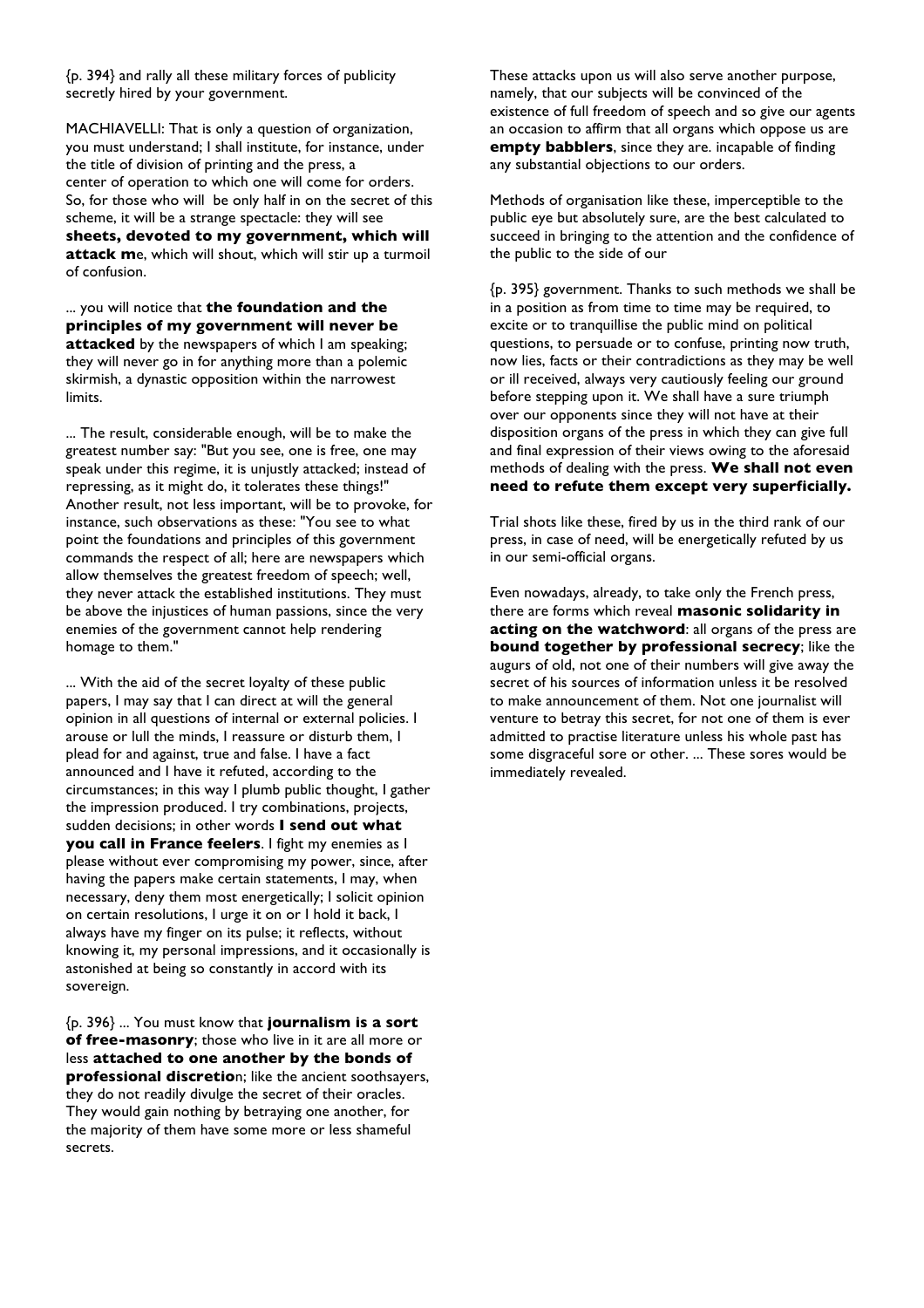# **PARALLELS not listed by Bernstein**

{Joly p. 162} {THIRTEENTH DIALOGUE}

MONTESQUIEU. At the outset, you outlined a formidable legislation concerning the press. You extinguished all voices, with the exception of your own. Here are the mute parties before you - **do you fear no conspiracies?** ...

MACHIAVELLI. **I would begin by deporting by the hundreds those who, with gun in hand, greeted the accession of my power**. I have been told that in Italy, in Germany and in France, **it was through secret societies that the agitators who conspired against the government were recruited**. I would tear to pieces the obscure threads which are woven like spider webs in dens. ...

MONTESQUIEU. Good enough for the future; but the existing societies?

MACHIAVELLI. I shall expel, for public safety, all those who have

{p. 163} been definitely known to have been members. Those whom I do not reach will remain under a continual threat, for I shall put through a law which will **permit the government to deport**, by administrative means, **all who may have been affiliated with such societies**.

MONTESQUIEU. That is, without judgment.

MACHIAVELLI. Why do you say: without judgment? Is not the decision of a government a judgment? You may rest assured that there will be little pity for seditionmongers. In countries continually troubled by civil discord, peace must be brought about by implacable acts of vigor; if there is a reckoning of victims to be made in order to insure tranquillity, it will be made. After that, the appearance of the one who commands becomes so imposing that no one dares to make an attempt on his life. **After having covered Italy with blood, Sylla may reappear in Rome as a private individual; no one would touch a hair of his head**. ...

MACHIAVELLI. If my clemency were called upon, I should see. I can even confide to you that a portion of the severe provisions which I shall write into the law will become purely comminatory, on condition, however, that I am not forced to use them otherwise.

{P15} When we at last definitely **come into our kingdom by the aid of** *coups d'etat* prepared everywhere for one and the same day, after the worthlessness of all existing forms of government has been definitely acknowledged (and **not a little time will pass before that comes about, perhaps even a whole century**) we shall make it our task to see that against us such things as **plots shall no longer exist**. With this purpose we shall slay without mercy all who take arms (in hand) to oppose our coming into our kingdom. Every kind of new institution of **anything like a secret society will also be punished with death**; those of them which are now in existence, are known to us, serve us and have served us, we shall disband and send into exile to continents far removed from Europe. *In this way we shall proceed with those GOY masons who know too much;* such of these as we may for some reason spare will be kept in constant fear of exile. We shall promulgate a law making all former members of secret societies liable to exile from Europe as the centre of our rule.

Resolutions of our government will be final, without appeal.

In the *goy* **societies, in which we have planted** and deeply rooted **discord and protestantism**, the only possible way of restoring order is to employ merciless measures that prove the direct force of authority: no regard must be paid to the victims who fall, they suffer for the well-being of the future. The attainment of that well-being, even at the expense of sacrifices, is the duty of any kind of government that acknowledges as justification for its existence not only its privileges but its obligations. **The principal guarantee of stability of rule is to confirm the aureole of power**, and this aureole is attained only by such a majestic inflexibility of might as shall carry on its face the emblems of inviolability from mystical causes from the choice of God. *Such was, until recent times, the Russian autocracy, the one and only serious foe we had in the world, without counting the Papacy.* Bear in mind the example when **Italy, drenched with blood, never touched a hair of the head of Sulla who had poured forth that blood**: Sully enjoyed an apotheosis for his might in the eyes of the people, even though they had been torn in pieces by him, but his intrepid return to Italy ringed him round with inviolability. The people do not lay a finger on him who hypnotizes them by his daring and strength of mind.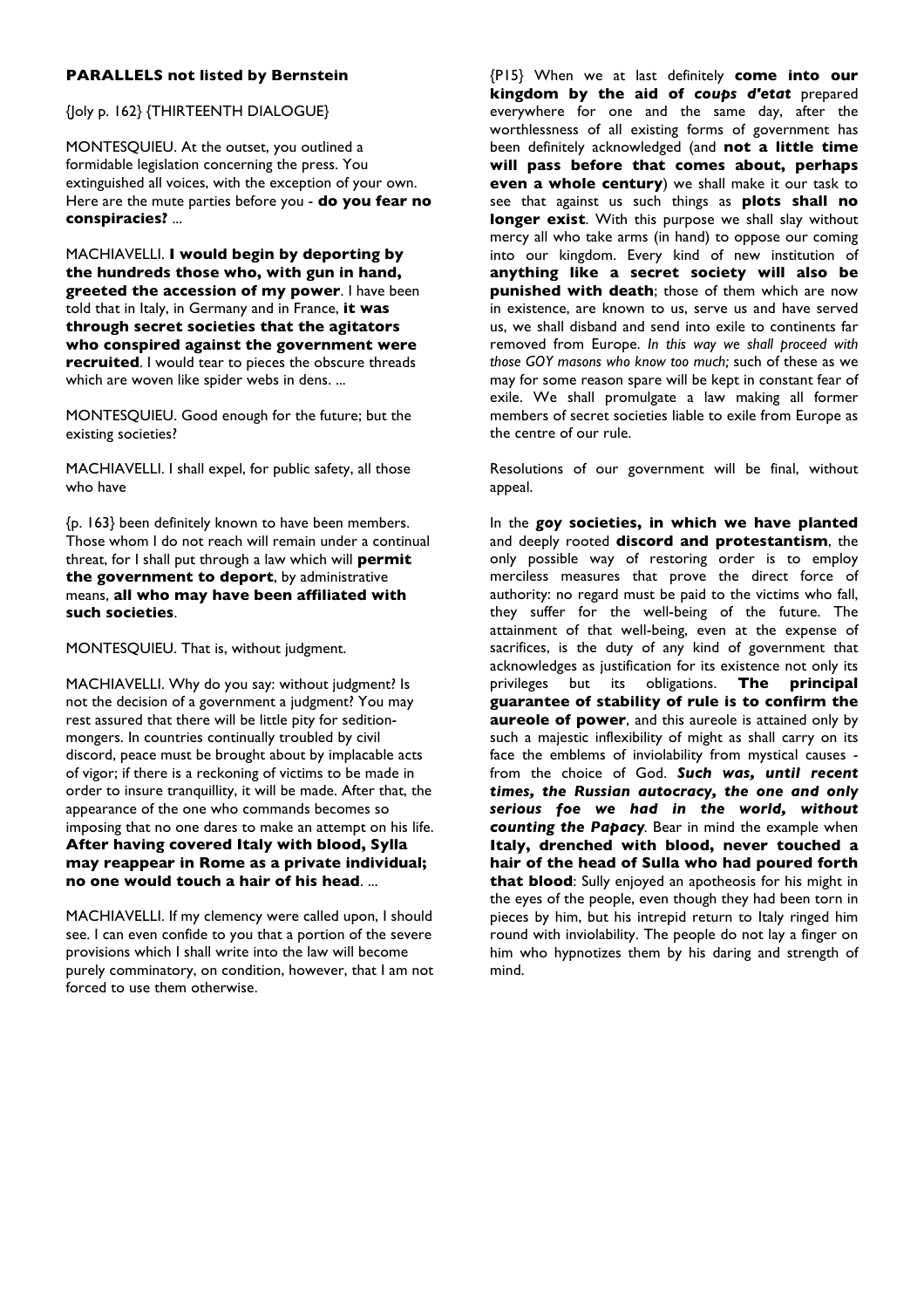# {p. 99} FOURTH DIALOGUE

## MACHIAVELLI

First permit me to examine in itself your political mechanism: **you balance the three powers**, and you confine each one to its department; **this one will make laws, this other will apply them, and this third will execute them**: the **prince will reign**, the **ministers will govern**. What a marvelous thing is this constitutional seesaw! You have foreseen all, regulated all, save progress: the triumph of such a system would not be action; it would be immobility if the mechanism functioned with precision; but, in reality, things do not happen in this way. On the first occasion, movement will be produced by **the rupture of one of the springs which you have so carefully forged**.

## {p. 241} TWENTY-FIFTH DIALOGUE

MACHIAVELLI. **I will reign for ten years under these conditions**, without changing anything in my legislation; this is the only price of definite success. Nothing, absolutely nothing, must make me change during this period; the lid of the boiler must be of iron and lead; it is during this time that the phenomena of destruction of

the dissatisfied spirit are elaborated. You think perhaps that the people will be unhappy, that they will complain. Ah! I would be inexcusable if that were so; but **when the springs have been the most violently tensed**, when I will weigh with the most terrible heaviness upon the chest of my people, this is what they will say: **We have only what we deserve, let us suffer.**

{P9} In order not to annihilate the institutions of the *goyim* before it is time we have touched them with craft and delicacy, and have **taken hold of the ends of the springs which move their mechanism**. These springs lay in a strict but just sense of order; we have **replaced them by the chaotic license of liberalis**m. We have got our hands into the administration of the law, into the conduct of elections, into the press, into liberty of the person, *but principally into education and training as being the cornerstones of a free existence.*

*We have fooled, bemused and corrupted the youth of the goyim by rearing them in principles and theories which are known to us to be false although it is by us that they have been inculcated.*

Above the existing laws without substantially altering them, and by merely twisting them into contradictions of interpretations, we have erected something grandiose in the way of results. These results found expression first in the fact that the *interpretations masked the laws;* afterwards they entirely hid them from the eyes of the governments owing to the impossibility of making anything out of the tangled web of legislation.

{p17} Our kingdom will be an apologia of the divinity Vishnu, in whom is found its personification - in our hundred hands will be, one in each, **the springs of the machinery of social life**. We shall see everything without the aid of official police which, in that scope of its rights which we elaborated for the use of the *goyim,* hinders governments from seeing. In our programme *one-third of our subjects will keep the rest under observation* from a sense of duty, on the principle of volunteer service to the State. **It will then be no disgrace to be a spy and informer, but a merit**: unfounded denunciations, however, will be cruelly punished that there may be no development of abuses of this right.